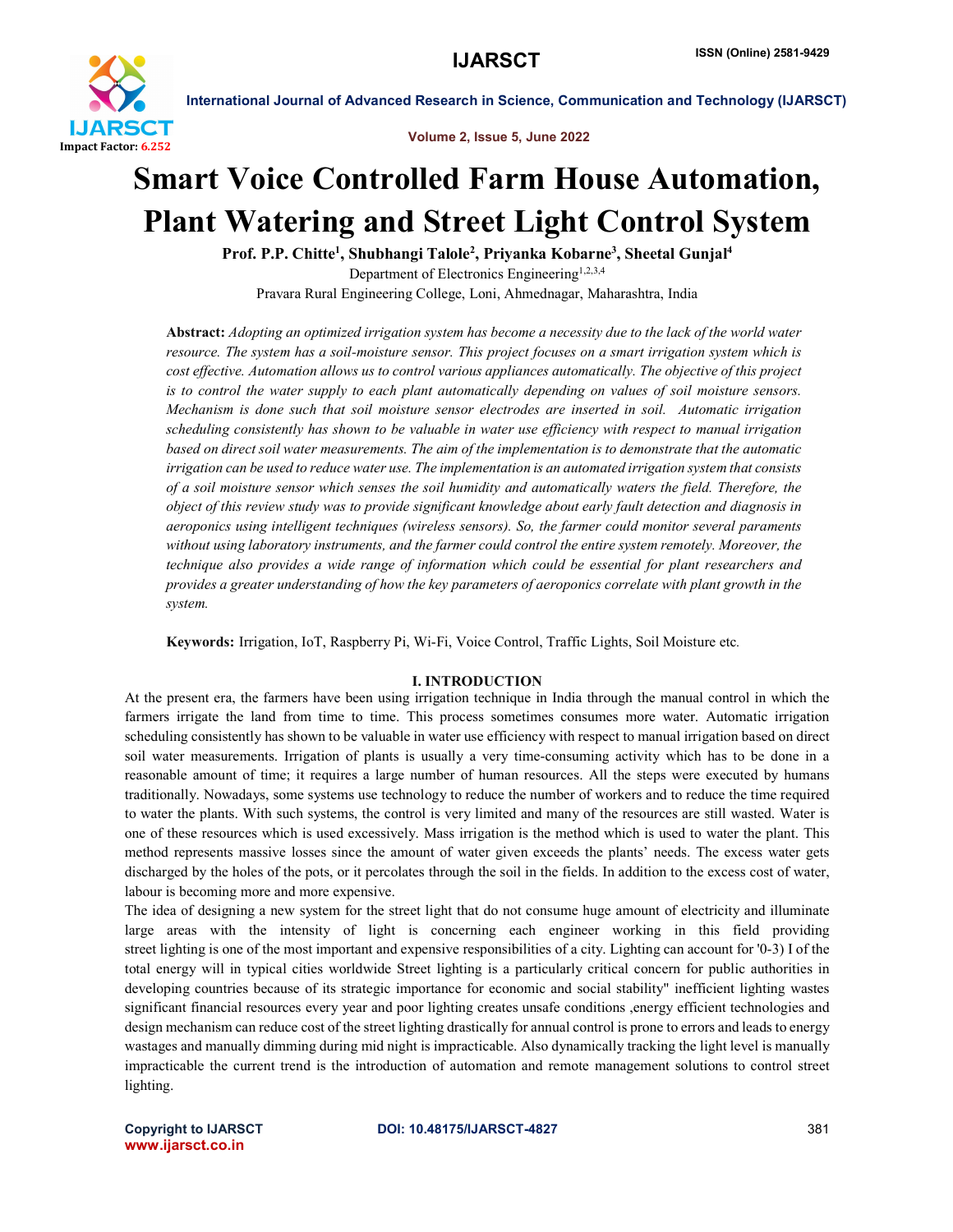

### Volume 2, Issue 5, June 2022

### II. LITERATURE SURVEY

Bennis et al., proposed the model which includes soil moisture, temperature and pressure sensors to monitor the irrigation operations. Specifically, we consider the case where a system malfunction occurs, as when the pipes burst or the emitters block.

Joaquín Gutiérrez, Juan Francisco Villa-Medina et al. "Automated Irrigation System Using a Wireless Sensor Network and GPRS Module, In this paper the System has a distributed wireless network of soil-moisture & temperature sensors placed in root zone of plants. Gateway unit handles sensor information, triggers actuators, and transmits data to a web application. An algorithm was developed with threshold values of sensors that was programmed into a microcontroller-based gateway to control water quantity.

Sangamesh Malge, Kalyani Bhole, "Novel, Low cost Remotely operated smart Irrigation system" In this paper a Small embedded system device (ESD) which takes care of a whole irrigation process. The PIC18F4550 microcontroller interfaced with GSM module works as a brain and several sensors like temperature, level and rain works as eyes of this ESD. If and only if eyes of the ESD see all parameters are within a safe range, the PIC18F4550 starts irrigation process by starting the irrigation pump. The farmer gets time to time feedback from ESD through SMS about the action that has taken place by PIC18F4550.

Pravina B. Chikankar, Deepak Mehetre, Soumitra Das, "An Automatic Irrigation System using ZigBee in Wireless Sensor Network" In the research field of wireless sensor network power efficient time is major issue which can be overcome by using ZigBee technology. The main idea is to understand how data travels through wireless medium transmission using WSN and monitoring system. Design of an irrigation system which is automated by using controllable parameter such as temperature, soil moisture and air humidity because they are the important factors to be controlled in PA (Precision Agriculture).

Sneha Angal "Raspberry pi and Arduino Based Automated Irrigation System" The paper presents a home automation system which is based on Raspberry pi, Arduino microcontrollers, and zigbee and relay boards to water plants. Raspberry pi acts as the control block in the automatic irrigation system to control the flow of motor. The commands from the irrigation system. By using moisture sensor, we will make the irrigation system smart and automated. System once installed has no maintenance cost and is easy.

Bhagyashree K. Chate, Prof. J. G. Rana ,"Smart irrigation system using Raspberry pi" The aim of this paper is to develop a smart irrigation monitoring system using raspberry pi. Focus area will be parameters such as temperature and soil moisture. This system will be a substitute to traditional farming method. We will develop such a system that will help a farmer to know his field status in his home or he may be residing in any part of the world. It proposes a automatic irrigation system for the agricultural lands. Currently the automation is one of the important roles in the human life.

# III. MOTIVATION

Irrigation is the most important need for the farm. It requires manpower and other things. If the schedule for plant watering is irregular then it effects on that farm. Same situation happens with garden. To overcome this problem, we have developed automatic irrigation system. In today's digital world the google can do anything on using internet. As the part of new technology, we have implemented voice-controlled farm house so that the farmer can operate and monitor it from anywhere, anytime.



www.ijarsct.co.in

Copyright to IJARSCT **DOI: 10.48175/IJARSCT-4827** 382 Fig 1: Block Diagram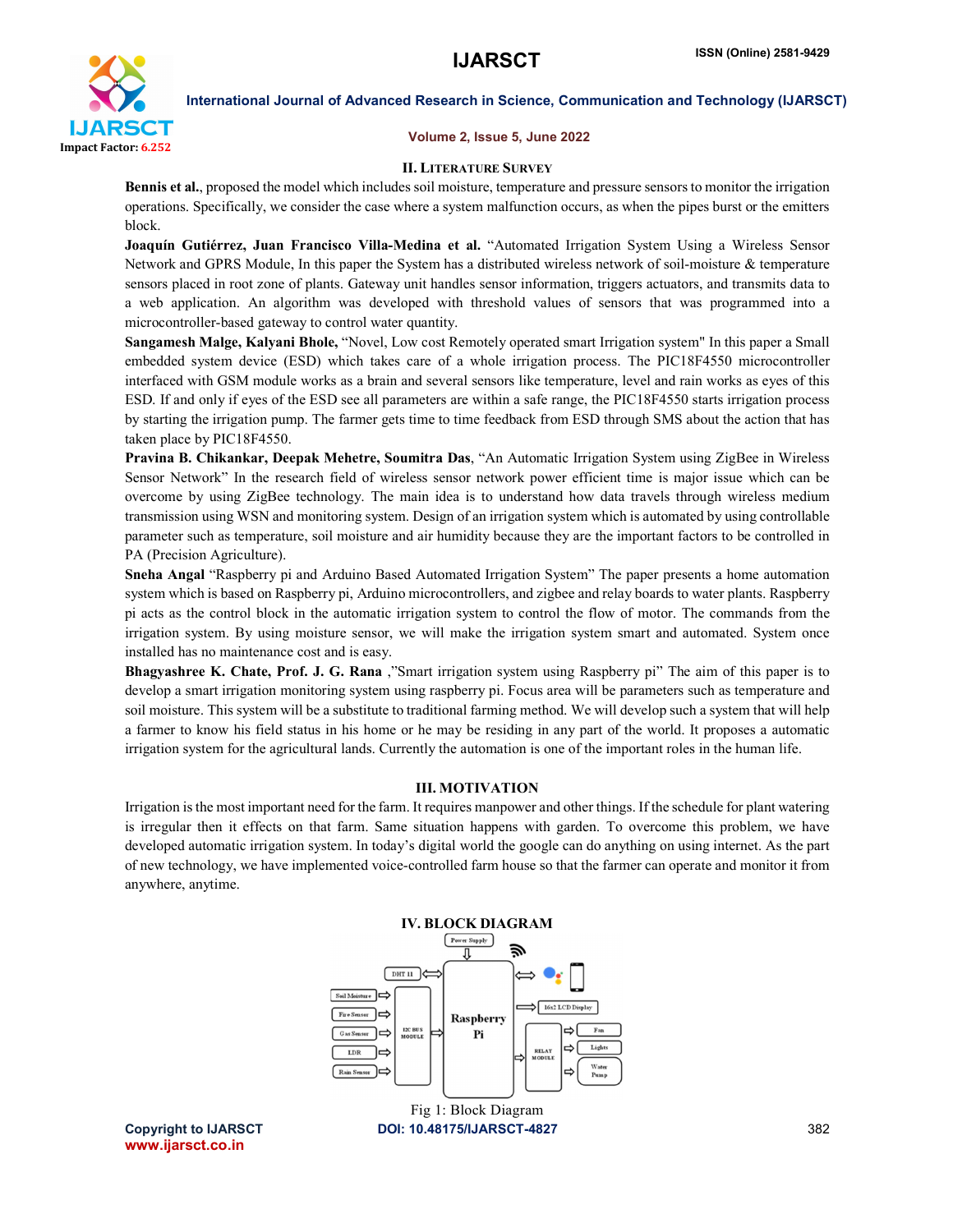

### Volume 2, Issue 5, June 2022

Block Diagram Contains:

- 1. Raspberry Pi
- 2. MQ6 gas sensor
- 3. Water Pump
- 4. Soil Moisture Sensor
- 5. Fire Sensor
- 6. LDR
- 7. Rain Sensor
- 8. DHT11
- 9. Motor Driver
- 10. Relay, Buzzer, Led
- 11. 16x2 LCD
- 12. Google Assistant
- 13. Android Device

### V. CIRCUIT DIAGRAM & DESCRIPTION

5.1 Circuit Diagram of Proposed System





#### 5.2 Proposed System

In this project "Smart Voice Controlled Farm House Automation, Plant Watering and Street Light Control" System design is done based on two requirements.

- (1) Hardware Requirements
- (2) Software Requirements

# A. Hardware Requirements: Raspberry Pi3 B+ model

Raspberry Pi3 B+ acts as a micro-computer for main processing and measures the soil moisture, temperature, humidity, rain, light intensity, gas intensity from the input given by the sensors, in order to control the devices like relay, motors, lights, etc.

www.ijarsct.co.in

Copyright to IJARSCT **DOI: 10.48175/IJARSCT-4827** 383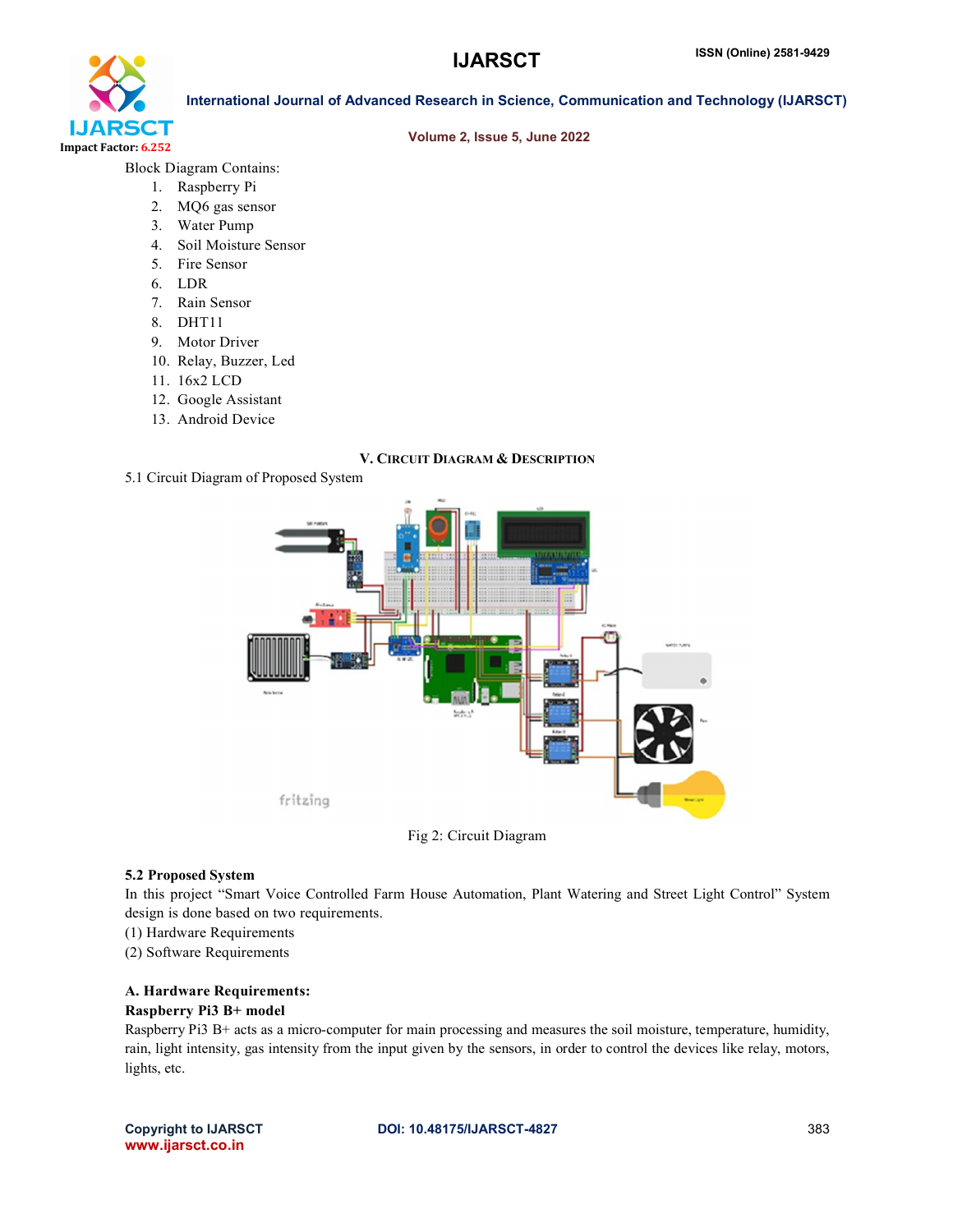

# Volume 2, Issue 5, June 2022

# Relay Module (Four Channel)

Relay is used to drive the high voltage devices like fan, bulbs, etc. Relays operated on 5 volt and it control 230Volts. It works on digital signal (0 or 5 volt).

# Pump Motor:

Pump motor play's important role in irrigation. It is used to sink water from river, well, boar well, lake, etc.

# DHT<sub>11</sub>

DHT11 sensor consists of a capacitive humidity sensing element and a thermistor for sensing temperature. The humidity sensing capacitor has two electrodes with a moisture holding substrate as a dielectric between them. Change in the capacitance value occurs with the change in humidity levels. The IC measure, process this changed resistance values and change them into digital form.

# Soil Moisture Sensor

The moisture of the soil plays an essential role in the irrigation field as well as in gardens for plants. As nutrients in the soil provide the food to the plants for their growth. Supplying water to the plants is also essential to change the temperature of the plants. The temperature of the plant can be changed with water using the method like transpiration. And plant root systems are also developed better when rising within moist soil. Extreme soil moisture levels can guide to anaerobic situations that can encourage the plant's growth as well as soil pathogens.

### LDR

Light Dependent Resistor (LDR) is also called a photoresistor or a cadmium sulfide (CdS) cell. It is also called a photoconductor. It is basically a photocell that works on the principle of photoconductivity. The passive component is basically a resistor whose resistance value decreases when the intensity of light decreases. This optoelectronic device is mostly used in light varying sensor circuit, and light and dark activated switching circuits. Some of its applications include camera light meters, street lights, clock radios, light beam alarms, reflective smoke alarms, and outdoor clocks.

# Rain Sensor

A rain sensor or rain switch is a switching device activated by rainfall. There are two main applications for rain sensors. The first is a water conservation device connected to an automatic irrigation system that causes the system to shut down in the event of rainfall. The second is a device used to protect the interior of an automobile from rain and to support the automatic mode of windscreen wipers. The rain sensor works on the principle of total internal reflection. ... An infrared light beams at a 45-degree angle on a clear area of the windshield from the sensor-inside the car. When it rains, the wet glass causes the light to scatter and lesser amount of light gets reflected back to the sensor.

# Gas Sensor (MQ2):

Using a MQ sensor it detects a gas is very easy. You can either use the digital pin or the analog pin to accomplish this. Simply power the module with 5V and you should notice the power LED on the module to glow and when no gas it detected the output LED will remain turned off meaning the digital output pin will be 0V. Remember that these sensors have to be kept on for pre-heating time (mentioned in features above) before you can actually work with it.

Software requirements of system are developed by using:

# IFTTT:

IFTTT stands for If This Then That. It's a service that lets you connect to cloud services and Internet-enabled devices to create some useful automated actions for your online activity and "in real life" (IRL).

# Services

IFTTT lets you connect your cloud accounts like Gmail, Facebook, Alexa, or Google Assistant. It also lets you connect internet-enabled devices like WeMo plugs, D-Link Wi-Fi cameras, Nest thermostats, mobile phones, and more.

www.ijarsct.co.in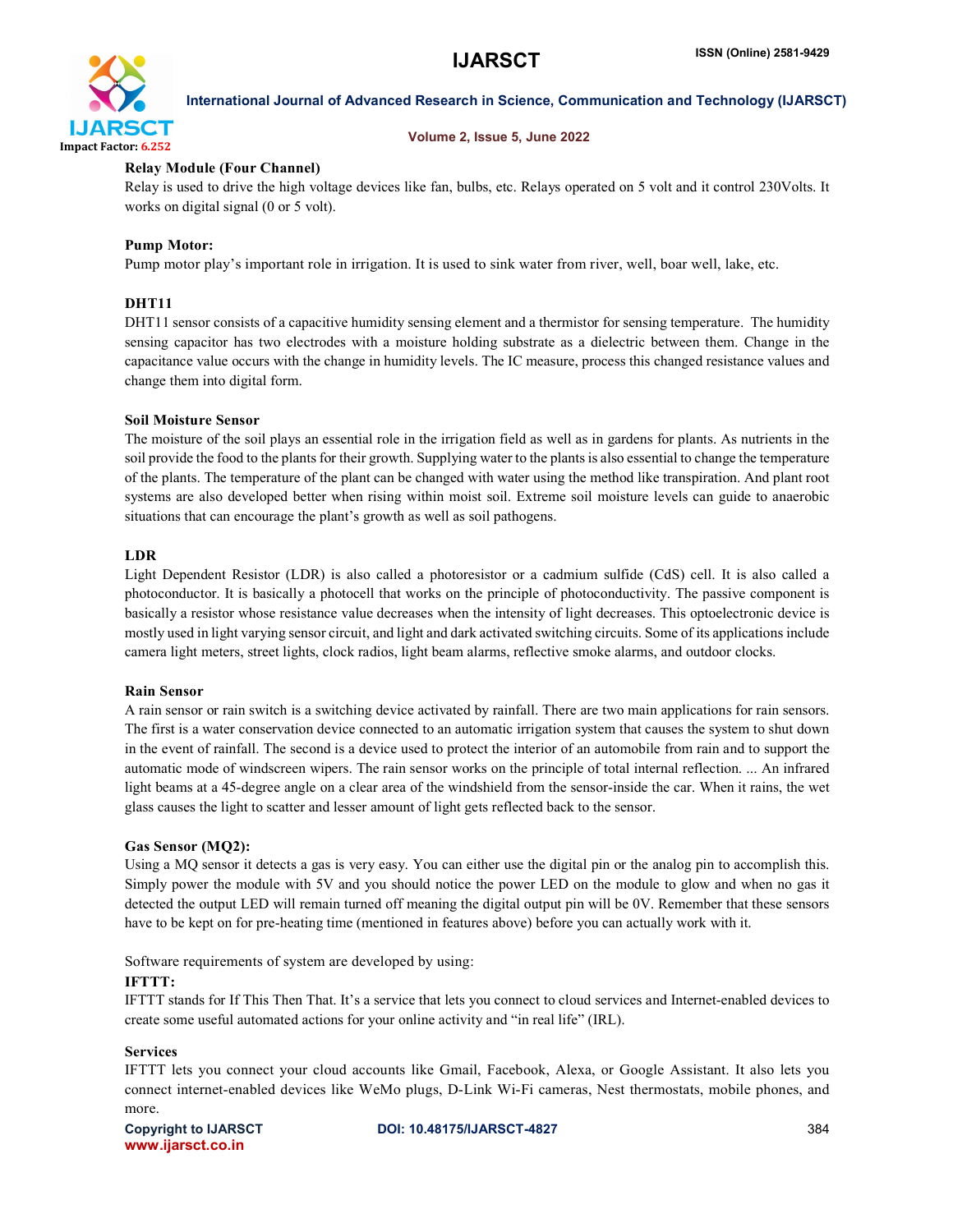

# Volume 2, Issue 5, June 2022

# Applets

A single automation that you've created to connect two cloud services or devices. Applets usually include some form of logic that defines when a specific action will cause a specific trigger.

# Trigger

An event that causes the applet to become active. This could be an incoming email that has a specific subject line, your mobile phone logging into your home Wi-Fi network or a website RSS feed getting updated with new content.

# Action

The event that you want to put into motion when the trigger you defined occurs. This could be sending an SMS to your phone, turning on a Philips Hue light, or adding a new row to a Google Sheets spreadsheet.

# Activity

This is a log in IFTTT that shows all of the triggers and actions that have recently occurred.

# Ingredients

This is the information passed from the "Trigger" event that you can use when customizing the "Action".

# Adafruit IO

Adafruit.io is a cloud service - that just means we run it for you and you don't have to manage it. You can connect to it over the Internet. It's meant primarily for storing and then retrieving data but it can do a lot more than just that!

# Thingspeak Cloud

"ThingSpeak "is an open-source Internet of Things (IoT) application and API to store and retrieve data from things using the HTTP and MQTT protocol over the Internet or via a Local Area Network. ThingSpeak enables the creation of sensor logging applications, location tracking applications, and a social network of things with status updates".

# Telegram Application

Telegram application provides messaging facility over an internet. Telegram bot will able to send any message and data from any IoT device using internet. In this system telegram is used to send our required food material and gas booking orders.

# 5.3 Working

This system is designed to reduce efforts for watering plants and automate the farm house. The sensors are used to detect the environmental conditions like humidity, temperature, Soil Moisture, etc. When system senses the soil moisture it will send the data to the user and waiting for the next commands. When user send the voice command to the device then device take further action as per programming. The water pump enabled after the action taken by the controller.

Humidity and temperature is detected by the DHT11 and send to the user. It is very useful feature when the user is away from the farm house and home. Fire sensor and gas sensor is used to detect any hazards caused by the fire and gases. So that it will help user to protect his farm from fire.

The fans and heaters are used to maintain the temperature of the farm house and home. This are also controlled as per the input of the sensors. LDR sensor is used to detect intensity of the Light; hence it can be able to differentiate the day and night time. By using this input the street lights are automatically turned ON at the time of night and also turned OFF on the morning. This system is also useful in-home automation. Status of all input sensors are displayed on the monitor to verify the system is working or not and also for the calibration process.

This system needs an internet connection to connect with remote device like android, Laptop, etc. Android device is also for the sending voice commands to the raspberry pi.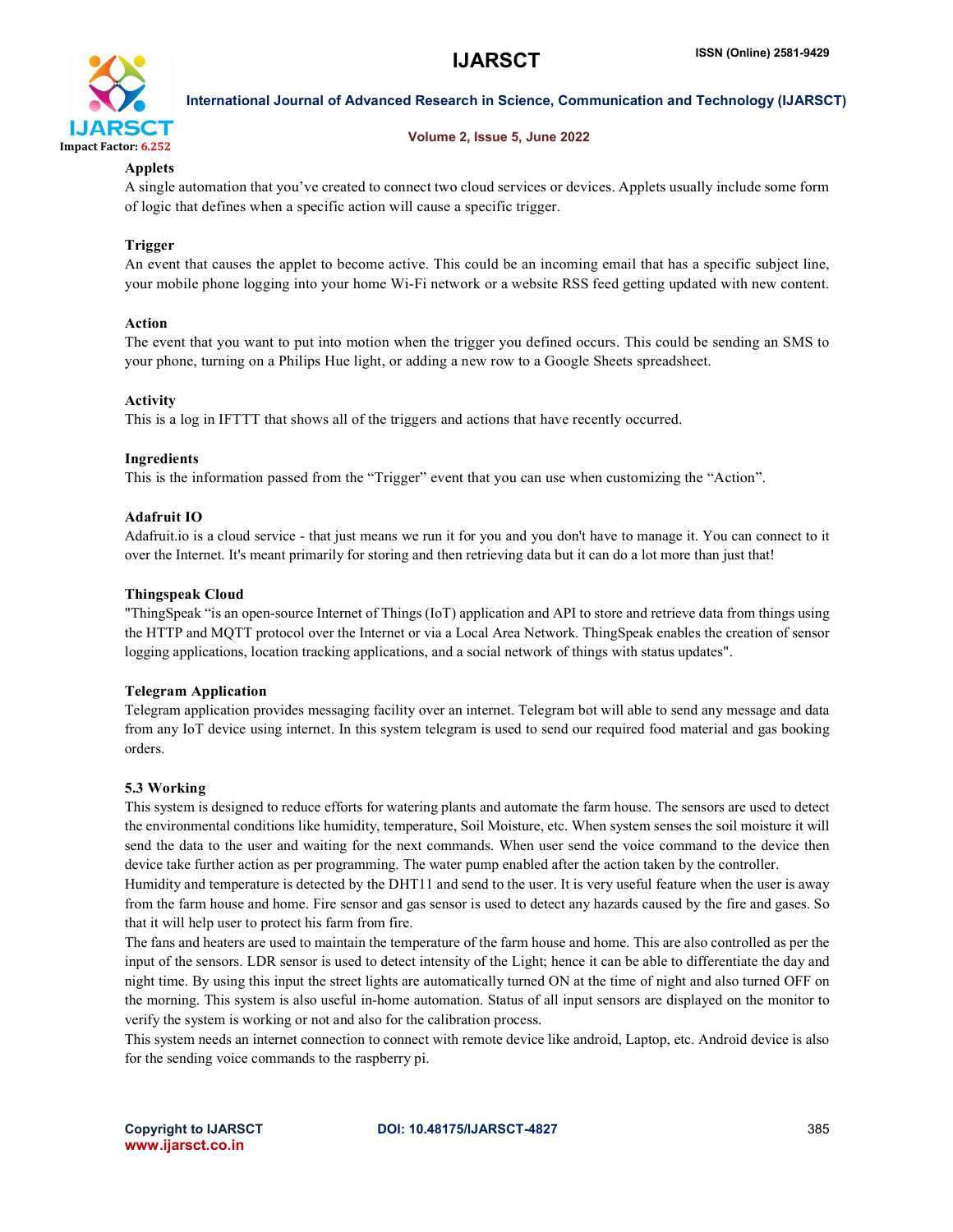

## Volume 2, Issue 5, June 2022

# VI. ALGORITHM

- 1. Start
- 2. Initialize the system.
- 3. Capture Soil Moisture and Weather condition.
- 4. Compare the captured data with the set point of the sensors.
- 5. If it below the threshold then turns on the pump.
- 6. Else wait for voice commands.
- 7. Check commands and activate the system.
- 8. Go back to step 3.



Fig 3. Flow Chart

# VIII. ADVANTAGES

- 1. Automatically controlled system.
- 2. System also works without internet.
- 3. System is also used in industries.
- 4. Street light control.

# IX. APPLICATIONS

This system having its own controls on devices like electricity, water pump, fan, bulb, etc. This type of system is used:

- 1. Plant Irrigation system
- 2. Smart farmhouse.
- 3. In gas industries to prevent from big explosion.
- 4. In smart homes.
- 5. Used for street light control.

www.ijarsct.co.in

### Copyright to IJARSCT **DOI: 10.48175/IJARSCT-4827** 386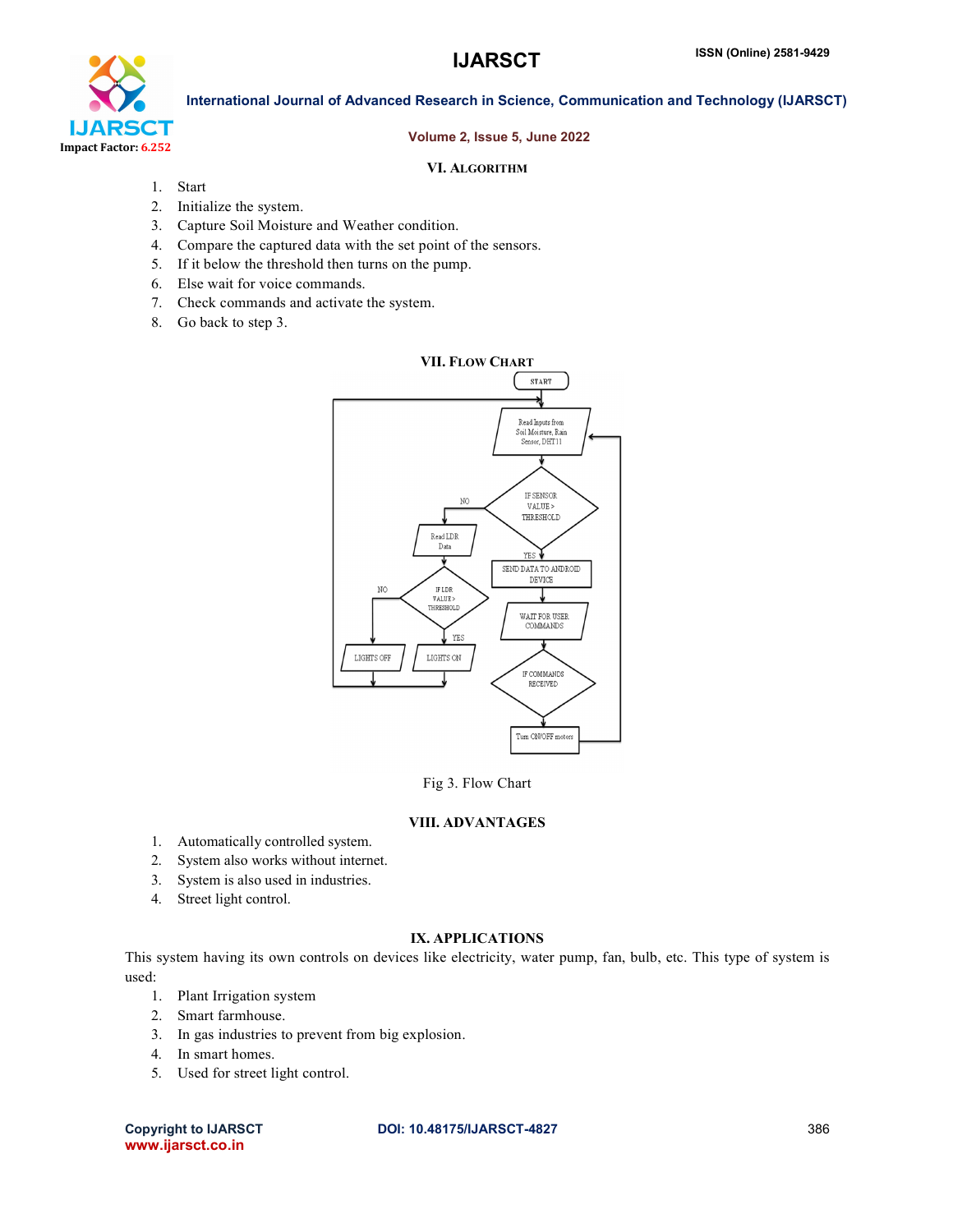



Volume 2, Issue 5, June 2022

## X. RESULTS



Fig 5. Google Assistant Voice Command Inputs



Fig 6. Output Notification When Action Taken



Fig 7. Commands for turning off everything



Fig 8. Output data on LCD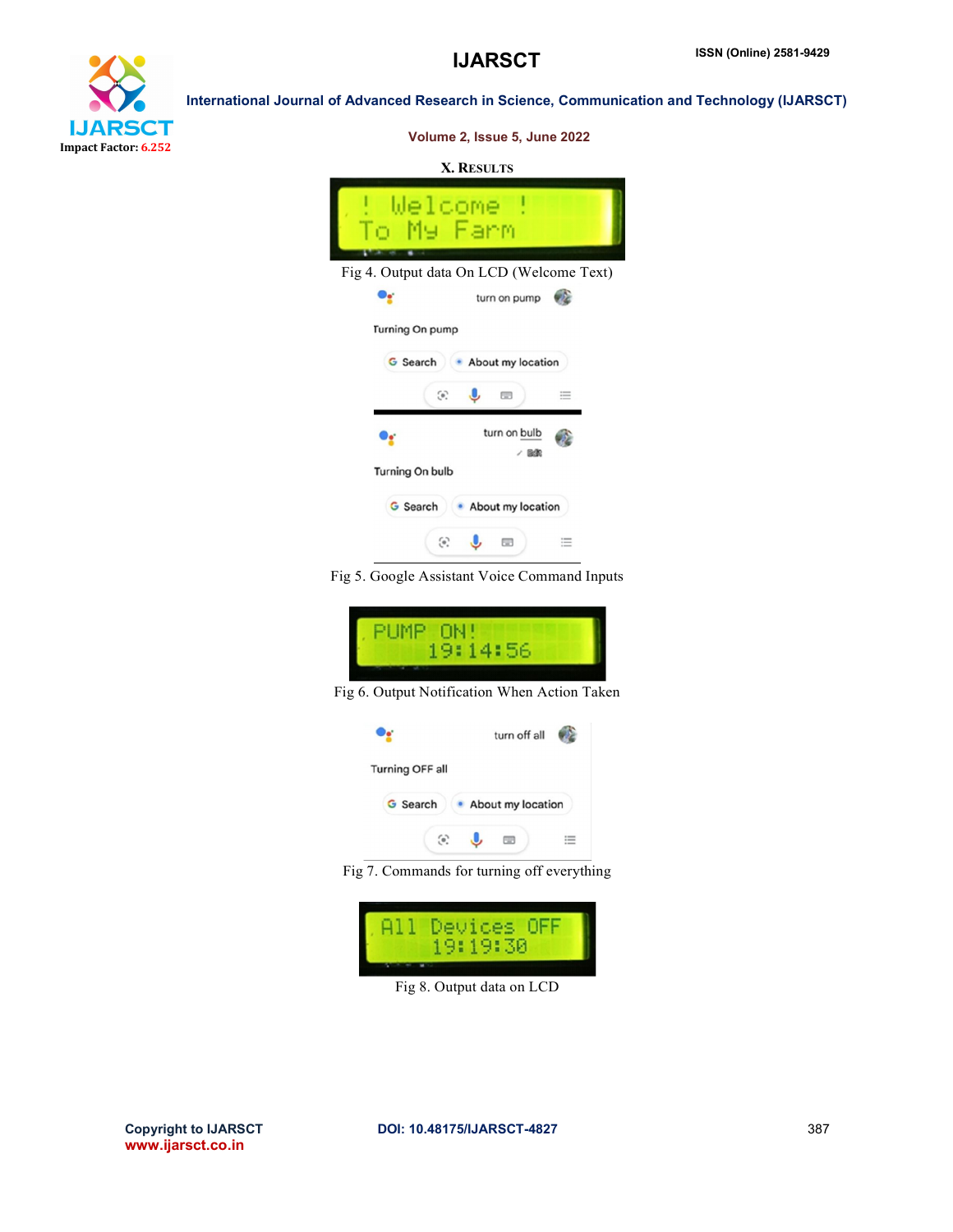

#### Volume 2, Issue 5, June 2022



Fig 9. Sensors for collecting data

|                 | what is the situation of<br>my farm house |
|-----------------|-------------------------------------------|
|                 | Okay ! I Will Text You !!                 |
| <b>G</b> Search | About my location                         |
|                 | m                                         |

Fig 10. Voice Commands for taking data from sensors on server



Fig 11. Data Sent on server and Message sent on android



Fig 12. Data received on Telegram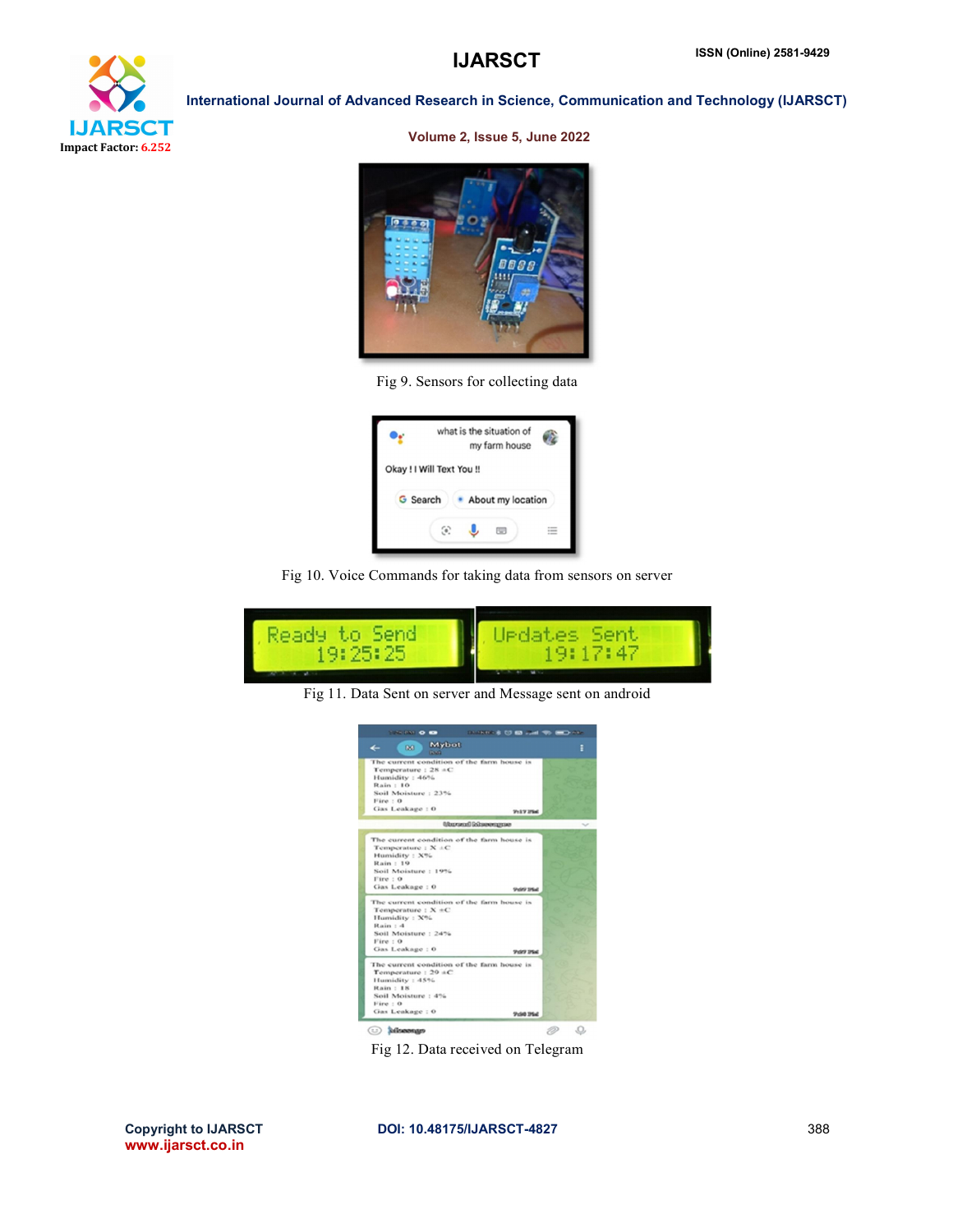

#### Volume 2, Issue 5, June 2022



Fig 13. Data Stored on Adafruit IO Server



Fig 14. Emergency Alert

#### XI. CONCLUSION

After doing extensive research on this project, we can say that this type of automation is very useful in smart farming. This project is able to or protect farm from fire and harmful gases by its own controls. System having automatic watering system. Hence it saves lot of time and the system regularly updates important notifications and warnings. The device monitors temperature, humidity, rain, light intensity and perform specific action within a time. Also, all the controls accessed by voice assistant from anywhere and anytime.

# ACKNOWLEDGMENT

We take immense pleasure in expressing our humble note of gratitude to out project guide Prof. Mr. P.P. Chitte Electronics Engineering, PREC, Loni for his remarkable guidance in doing our project.

## **REFERENCES**

- [1]. J.Gutiérrez and J. Francisco, "Automated Irrigation System Using a Wireless Sensor Network and GPRS Module", Ieeexplore.ieee.org, 2021. [Online]. Available: https://ieeexplore.ieee.org/document/6582678.
- [2]. S. Malge and K. Bhole, "Novel, low cost remotely operated smart irrigation system", Ieeexplore.ieee.org, 2021. [Online]. Available: https://ieeexplore.ieee.org/abstract/document/7150987/.
- [3]. P. Chikankar, D. Mehetre and S. Das, " An Automatic Irrigation System using ZigBee in Wireless Sensor Network ", International Journal of Science and Research (IJSR), vol. 5, no. 2, pp. 1078-1081, 2016.
- [4]. Angal, S. (2016). Raspberry pi and Arduino Based Automated Irrigation System.
- [5]. Bhagyashree K.Chate , Prof.J.G.Rana ,"Smart irrigation system using Raspberry pi", International Research Journal of Engineering and Technology (IRJET) Volume: 03 Issue: 05 | May-2016
- [6]. https://www.raspberrypi.com/
- [7]. https://create.arduino.cc/projecthub/projects/tags/agriculture
- [8]. https://youtu.be/OL7TNx9RquE
- [9]. "How to make Automatic Street light (DIY)" https://youtu.be/7Wyw7jbHURM
- [10]. "IoT Based Home Automation System Over The Cloud" https://youtu.be/rlWVYBR-W54
- [11]. U. Singh and M. A. Ansari, "Smart Home Automation System Using Internet of Things," 2019 2nd

www.ijarsct.co.in